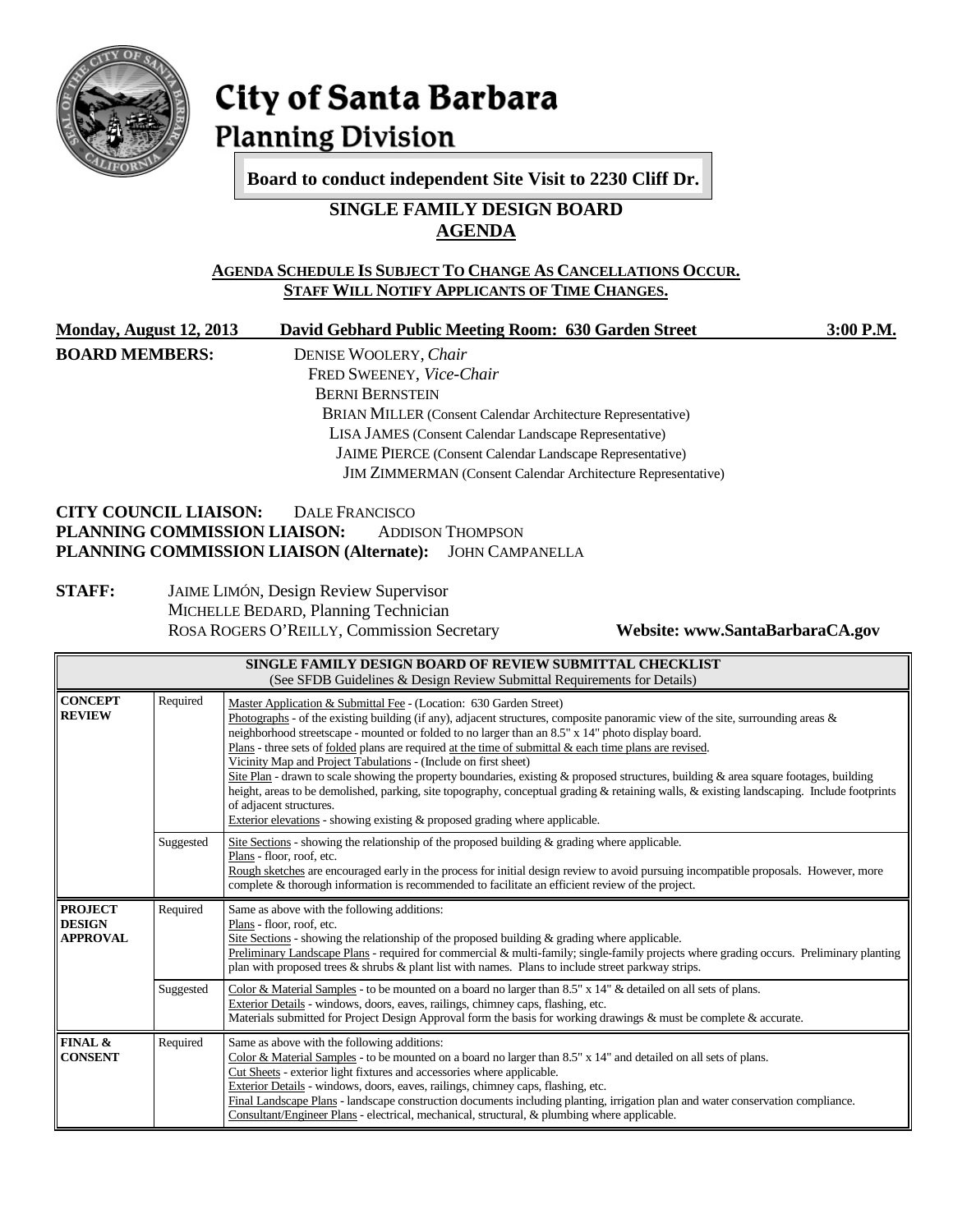**AGENDAS, MINUTES, REPORTS, PLANS & PUBLIC RECORD WRITINGS.** Copies of all documents relating to agenda items are available for review at 630 Garden Street, and agendas and minutes are posted online at [www.SantaBarbaraCA.gov/SFDB.](http://www.santabarbaraca.gov/ABR) If you have any questions or wish to review the plans, please contact Michelle Bedard, Single Family Design Board (SFDB) Planning Technician, at (805) 564-5470, extension 4551, or by email at [MBedard@SantaBarbaraCA.gov.](mailto:MBedard@SantaBarbaraCA.gov) Office hours are 8:30 a.m to 4:30 p.m., Monday through Thursday, and every other Friday. Please check our website under *City Calendar* to verify closure dates. **Materials related to an item on this agenda submitted to the SFDB after distribution of the agenda packet are available for public inspection in the Community Development Department located at 630 Garden Street, during normal business hours.** Writings that are a public record under Government Code § 54957.5(a) and that relate to an agenda item for an open session of a regular meeting of the SFDB and that are distributed to a majority of all of the members of the SFDB during the meeting are available for public inspection by the door at the back of the David Gebhard Public Meeting Room, 630 Garden Street, Santa Barbara, CA.

**PUBLIC COMMENT.** The public has the opportunity to comment on any item on today's agenda. The Chair will announce when public testimony can be given for each item on the agenda. Speaker slips are available by the door and should be filled in and handed to the SFDB Secretary (adjacent to the window) before the agenda item begins. Please indicate which item you would like to address on the speaker slip and, in your testimony, which portion of the project you will be addressing in your comments. Each speaker is allocated two minutes for public comment due to time constraints. Written public comment letters and emails received prior to the meeting are typically distributed to the SFDB at their meeting.

**STATE POLITICAL REFORM ACT SOLE PROPRIETOR ADVISORY.** State law, in certain circumstances, allows an architect, engineer or a person in a related profession who is a "sole practitioner" to make an informational presentation of drawings or submissions of an architectural, engineering, or similar nature to the same Board on which they are seated, if the practitioner does not advocate for the project. Full details regarding this exception are posted in the back of the David Gebhard Public Meeting Room and available at the Community Development Department located at 630 Garden Street, Santa Barbara, CA.

#### **PLEASE BE ADVISED**

The following advisories are generally also contained in the City's Single Family Design Board General Design Guidelines and Meeting Procedures (SFDB Guidelines). The specific SFDB Guideline number related to each advisory is listed in parenthesis after each advisory. Applicants are encouraged to review the full version of the SFDB Guidelines.

- The approximate time the project will be reviewed is listed to the left of each item. It is suggested that applicants arrive 15 minutes early. The agenda schedule is subject to change as cancellations occur. Staff will notify applicants of time changes. (3.2.2)
- The applicant's presence is required. If an applicant is not present, the item will be postponed indefinitely. If an applicant cancels or postpones an item without providing advance notice, the item will be postponed indefinitely and will not be placed on the following SFDB agenda. In order to reschedule the item for review, a rescheduling fee will be paid and the applicant must fill out and file a Supplemental Application Form at 630 Garden Street (Community Development Department) in addition to submitting appropriate plans. (3.2.4)
- Substitution of plans is not allowed. If revised plans differing from the submittal sets are brought to the meeting, motions for Project Design Approval or Final Approval will be contingent upon staff review for code compliance. (3.2.4)
- Concept review comments are generally valid for one year. Per SMBC 22.69.090, a project design approval is valid for three years from the date of the approval unless a time extension has been granted or a building permit has been issued. Projects with a valid land use approval will also automatically extend the project design approval expiration date. (3.2.9) An SFDB approval does not constitute a Zoning clearance or a Building and Safety Permit.
- All approvals made by the SFDB are based on compliance with Municipal Code Chapter 22.69 and with adopted SFDB guidelines. Decisions of the SFDB may be appealed to the City Council. For further information on appeals, contact the Planning Division Staff or the City Clerk's office. Appeals must be in writing and must be filed with the City Clerk at City Hall, 735 Anacapa Street, within ten (10) calendar days of the meeting and which the Board took action or rendered its decision. (3.2.9)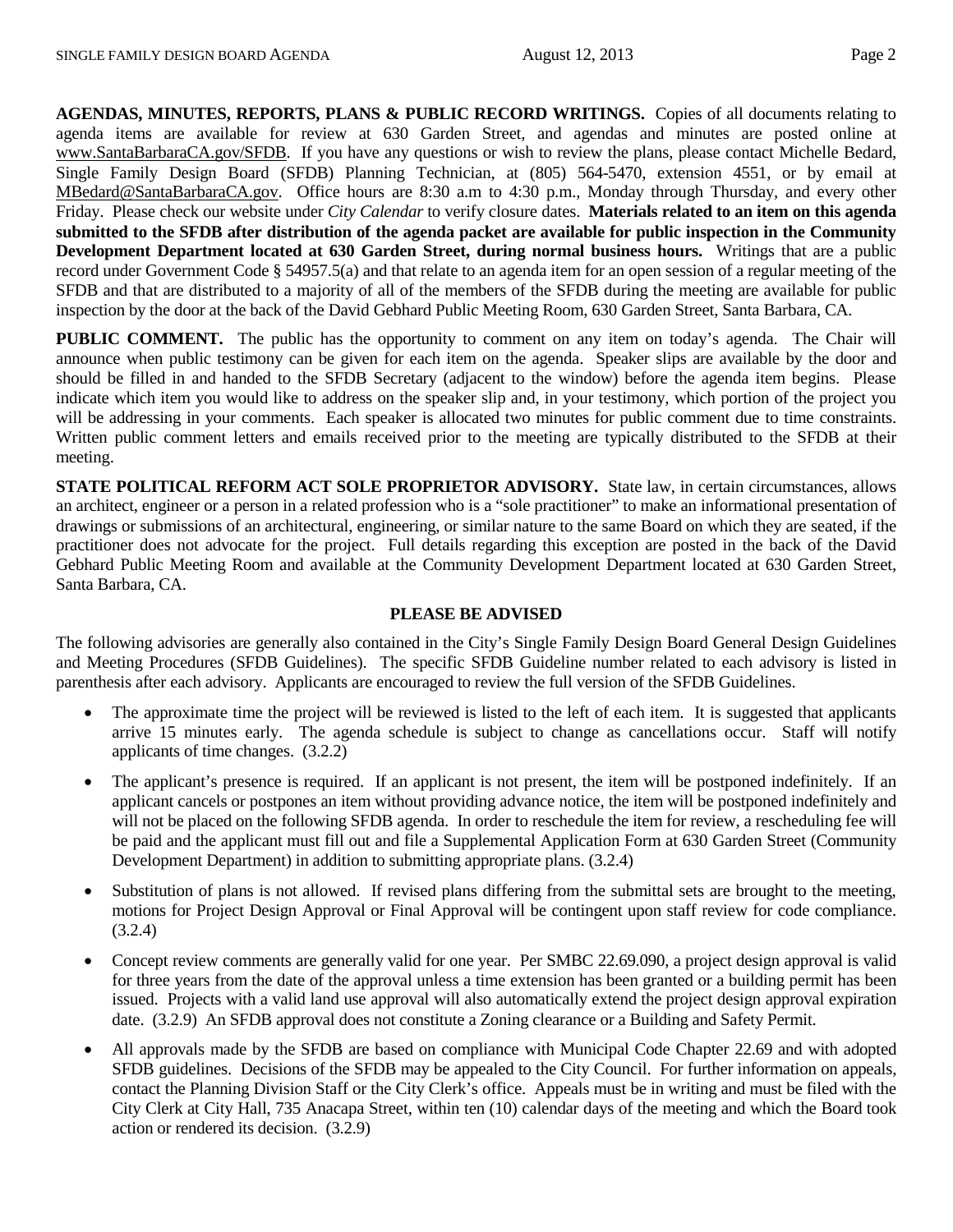• **AMERICANS WITH DISABILITIES ACT:** In compliance with the Americans with Disabilities Act, if you need special assistance to gain access to, comment at, or participate in this meeting, please contact the Planning Division at (805) 564-5470, ext. 4577. If possible, notification at least 48 hours prior to the meeting will enable the City to make reasonable arrangements in most cases.

#### **LICENSING ADVISORY:**

The Business and Professions Code of the State of California and the Municipal Code of the City of Santa Barbara restrict preparation of plans for certain project types to licensed professionals. See SFDB Guidelines 2.12 and 3.1.2C for specific information.

#### **NOTICE:**

- 1. On August 8, 2013, this Agenda was duly posted on the indoor and outdoor bulletin boards at the Community Development Department, 630 Garden Street, and online at [www.SantaBarbaraCA.gov.](http://www.santabarbaraca.gov/)
- 2. This regular meeting of the Single Family Design Board will be broadcast live on City TV-18, or on your computer via [http://www.SantaBarbaraCA.gov/Government/Video/](http://www.santabarbaraca.gov/Government/Video/) and then clicking *City TV-18 Live Broadcast*. City TV-18 will also rebroadcast this meeting in its entirety the following Wednesday morning at 8:00 A.M. An archived video copy of this meeting will be viewable on computers with high speed internet access the following Wednesday at [www.SantaBarbaraCA.gov/SFDB](http://www.santabarbaraca.gov/SFDB) and then clicking *Online Meetings.*

#### **GENERAL BUSINESS:**

- A. Public Comment: Any member of the public may address the Single Family Design Board for up to two minutes on any subject within their jurisdiction that is not scheduled for a public discussion before the Board on that day. The total time for this item is ten minutes. (Public comment for items scheduled on today's agenda will be taken at the time the item is heard.)
- B. Approval of the minutes of the Single Family Design Board meeting of **July 29, 2013**.
- C. Consent Calendar of **August 5, 2013**, and **August 12, 2013**.
- D. Announcements, requests by applicants for continuances and withdrawals, future agenda items, and appeals.
- E. Subcommittee Reports.

#### **SFDB-CONCEPT REVIEW (CONT.)**

#### **1. 1222 SHORELINE DR E-3/SD-3 Zone**

| (3:10) | Assessor's Parcel Number:  |  | 045-214-021                |
|--------|----------------------------|--|----------------------------|
|        | <b>Application Number:</b> |  | MST2013-00207              |
|        | Owner:                     |  | Janice & Robert Kopf Trust |
|        | Architect:                 |  | James Zimmerman            |

(Proposal to demolish an existing 1,160 square foot, one-story, single-family residence and 440 square foot garage and construction of a new 1,680 square foot, two-story, single-family residence with an attached 400 square foot, two-car garage, located on a 5,662 square foot lot within the appealable jurisdiction of the Coastal Zone. The proposal results in a total of 2,120 square feet. The project is 82% of the required floor-to-lot area ratio (FAR) and includes a 50% reduction of the garage floor area. The project includes Planning Commission review for a Coastal Development Permit. The proposal will address violations identified in ZIR2013-00048.)

**(Third concept review. Comments only; project requires environmental assessment and Planning Commission review for a Coastal Development Permit. The project was last reviewed at SFDB on June 17, 2013.)**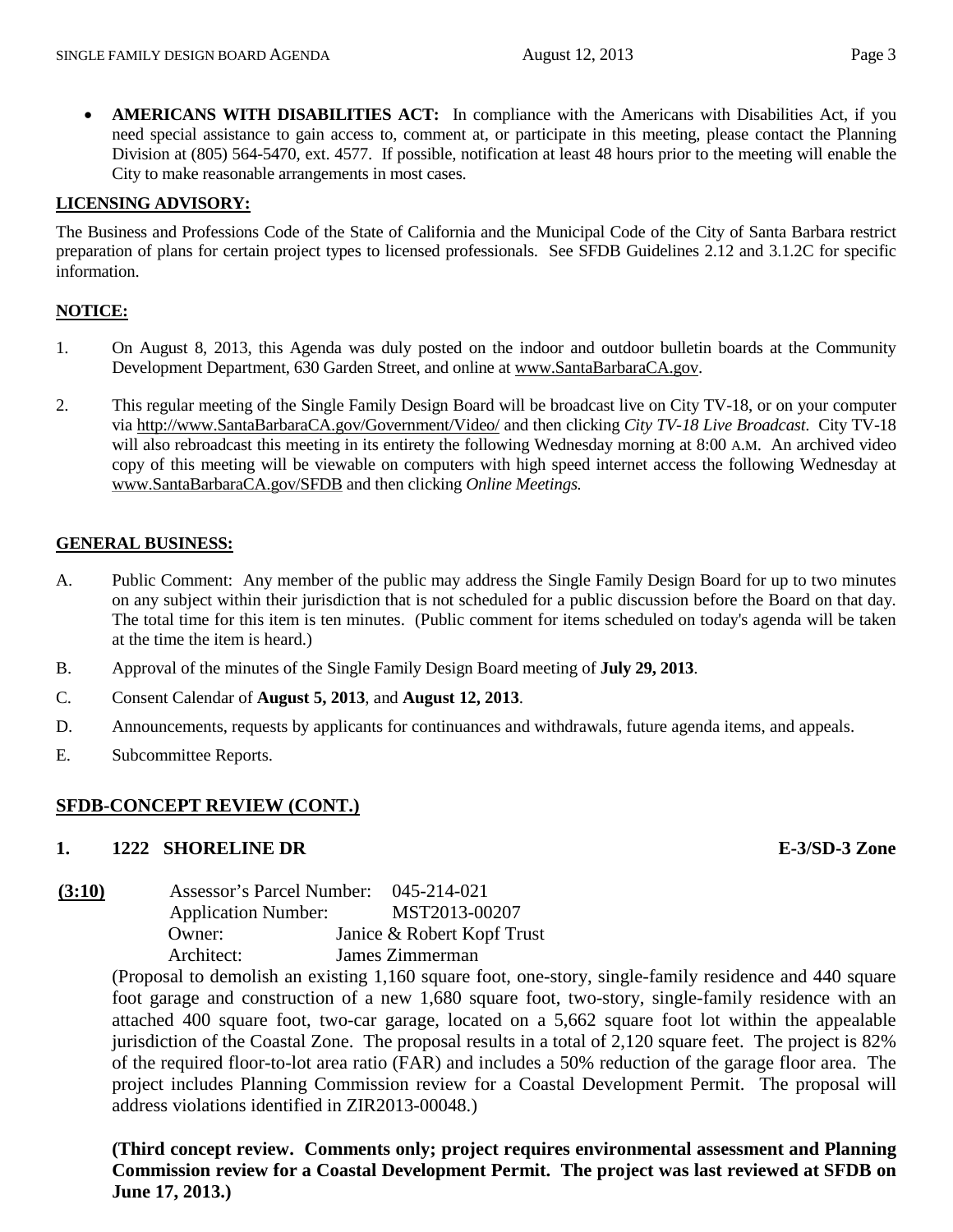### **PROJECT DESIGN REVIEW**

#### **2. 448 ALAN RD E-3/SD-3 Zone**

 $(3:45)$ 

| <b>Assessor's Parcel Number:</b> | 047-072-007                        |
|----------------------------------|------------------------------------|
| <b>Application Number:</b>       | MST2013-00062                      |
| Owner:                           | <b>Merrill Family Living Trust</b> |
| Architect:                       | <b>Kurt Magness</b>                |
| Engineer:                        | Dale Weber                         |
| Applicant:                       | Michael Merrill                    |

(Proposal to demolish an existing, one-story 1,529 square foot, single-family residence and 329 square foot detached carport, and construct a new, one-story, 1,645 square foot, single-family residence and an attached, 434 square foot, two-car garage. The proposal involves a total of 3,620 cubic yards of site grading. The proposed total of 2,079 square feet, located on a 10,018 square foot lot, is 56% of the maximum floor-to-lot area ratio (FAR). The project includes Planning Commission review for a Coastal Development Permit. This is a revised application to replace the prior two-story proposal (MST2010- 00366).)

**(Project Design Approval requested. Project requires compliance with Planning Commission Resolution No. 010-13.)**

### **CONCEPT REVIEW - NEW ITEM: PUBLIC HEARING**

#### **3. 958 GARCIA RD E-1 Zone**

**(4:15)** Assessor's Parcel Number: 029-261-013 Application Number: MST2013-00308 Owner: Schaeffer Family Trust Architect: Paul Zink

> (Proposal to construct a 208 square foot, first-story addition, and a 322 square foot, second-story addition above the garage to an existing, one-story, 1,434 square foot, single-family residence, and a detached, 566 square foot, two-car garage, with half-bath and laundry room. The proposal will result in a 2,530 square foot, two-story, single-family residence, including an attached, two-car garage. The proposal includes remodeling the existing residence, construction of a 364 square foot, detached, accessory structure, new site paving, a new raised deck and exterior stairs, new site and retaining walls, and the removal of storage and equipment structures. The proposed total of 2,894 square feet, located on a 17,234 square foot lot in the Hillside Design District, is 66% of the guideline floor-to-lot area ratio (FAR). The proposal will address violations identified in enforcement case ENF2013-00122. The project includes Staff Hearing Officer review for a requested zoning modification.)

### **(Comments only; project requires environmental assessment and Staff Hearing Officer review for a requested zoning modification.)**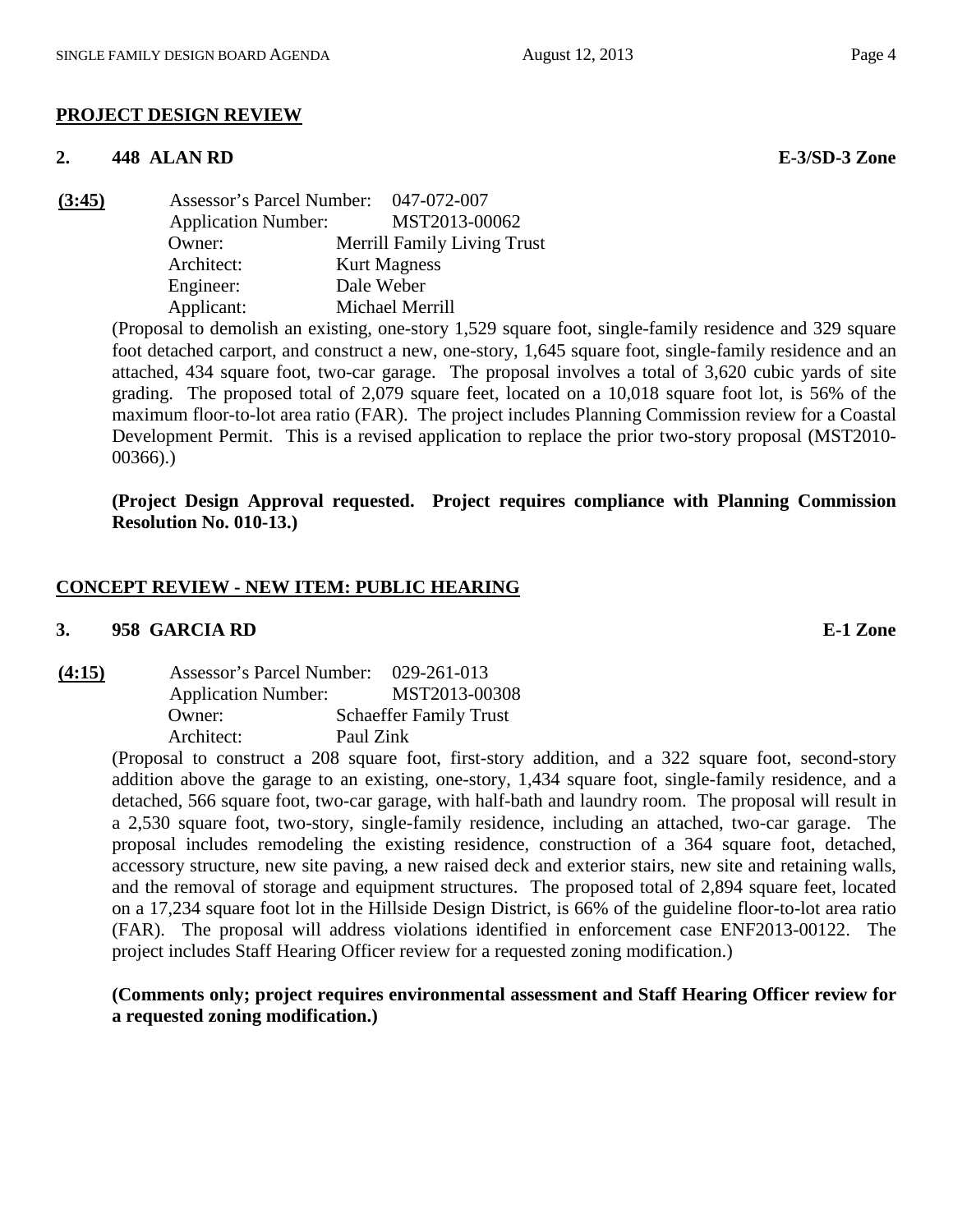#### **FINAL REVIEW**

#### **4. 32 E ISLAY ST E-1 Zone**

**(5:00)** Assessor's Parcel Number: 027-102-005 Application Number: MST2012-00440 Owner: Arthur Denk Architect: Paul Zink

(Proposal to construct a 217 square foot, one-story, addition and a new 405 square foot, two-story, addition to an existing, one-story, 1,470 square foot, single-family residence. The proposal includes the demolition of an existing, detached, 270 square foot, one-car, garage, and construction of a new, attached, 317 square foot, one-car garage. A new 45 square foot second-floor balcony is proposed. The proposal includes two new trees in the rear yard; a new, 76-linear foot, 8-foot tall, wood fence along the rear property line; the existing hedge, located along the rear and side property line, is to be maintained. The proposed total of 2,409 square feet, located on a 6,080 square foot lot, is 89% of the required floorto-lot area ratio (FAR). The project includes Staff Hearing Officer review for requested zoning modifications.)

#### **(Final Approval is requested. Project Design Approval was granted on April 8, 2013.)**

#### **PROJECT DESIGN REVIEW**

#### **5. 2230 CLIFF DR E-3 Zone**

**(5:30)** Assessor's Parcel Number: 041-252-071 Application Number: MST2013-00162 Owner: Jory Teri & Seth Geiger Architect: Douglas Keep

> (Proposal to demolish the existing one-story, 1,216 square foot, single-family residence and construct a new 2,032 square foot, two-story, single-family residence and an attached 449 square foot, two-car garage, located on a 5,428 square foot lot. The proposal includes 858 cubic yards of grading to be balanced on site. The proposal requires review by the Parks and Recreation Department for the proposed removal and replacement of trees. The proposed total of 2,481 square feet is 98% of the required maximum floor-to-lot area ratio (FAR). The project includes Staff Hearing Officer review for requested zoning modifications.)

> **(Project Design Approval requested. Project requires compliance with Staff Hearing Officer Resolution No. 041-13. The project was last review by SFDB on June 3, 2013.)**

#### **\*SCHEDULED BOARD RECESS FROM APPROXIMATELY 6:00 P.M. TO 6:20 P.M.\***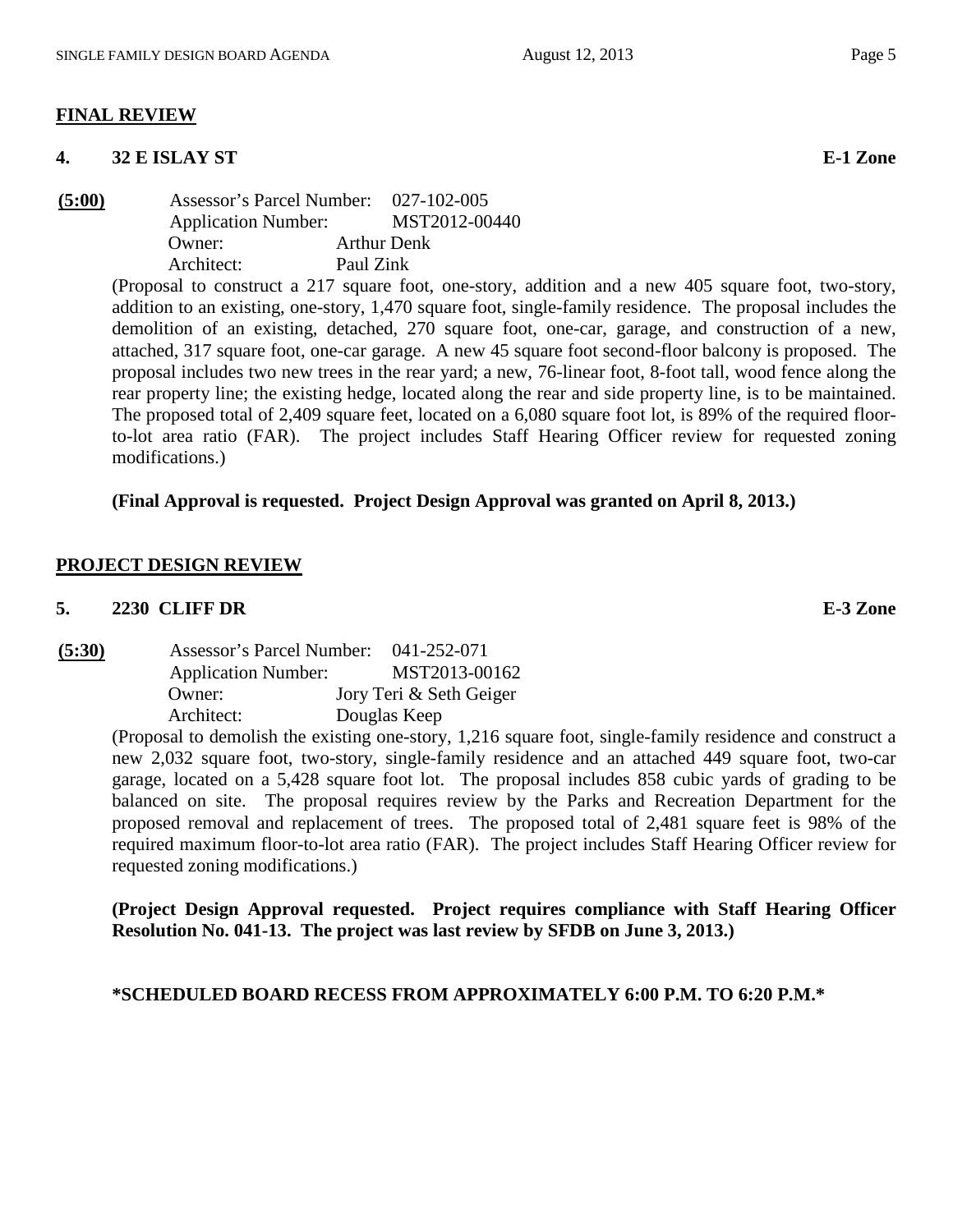# **CONCEPT REVIEW - NEW ITEM: PUBLIC HEARING**

## **6. 3435 MARINA DR A-1/SD-3 Zone**

**(6:20)** Assessor's Parcel Number: 047-022-005 Application Number: MST2013-00281 Owner: Charles Rudd Architect: Paul Zink

(Proposal to construct a new, two-story, 4,760 square foot, single-family residence, and a 600 square foot three-car garage, located on a vacant 1.12 acre lot in the Hillside Design District and within the appealable jurisdiction of the Coastal Zone. The proposal includes, new site walls and gates, new site landscaping and hardscape, a new pool, and 400 cubic yards of site grading to be balanced on site. The proposed 5,360 square feet residence is 106% of the guideline floor-to-lot area ratio (FAR). The project includes Planning Commission review for a Coastal Development Permit.)

# **(Comments only; project requires environmental assessment and Planning Commission review for a Coastal Development Permit.)**

# **FINAL REVIEW**

# **7. 527 LA MARINA DR E-3 Zone**

**(7:05)** Assessor's Parcel Number: 035-211-013 Application Number: MST2013-00111 Owner: Paul J Rubel Designer: Theo Bessin

(Proposal to construct a new, 565 square foot, second-story addition above the existing garage and a new, 105 square foot, first-story addition to an existing, one-story, 1,835 square foot single-family residence, with an attached, 400 square foot, two-car garage. The proposal includes a new, 202 square foot, second-level deck, replacement of an existing, first-level elevated deck with a new cedar deck at grade, and a new 42-inch tall wood fence. The proposed total of 2,905 square feet, located on a 12,197 square foot lot in the Hillside Design District, is 73% of the required floor-to-lot area ratio (FAR).)

# **(Final Approval is requested. The project was last reviewed on May 20, 2013.)**